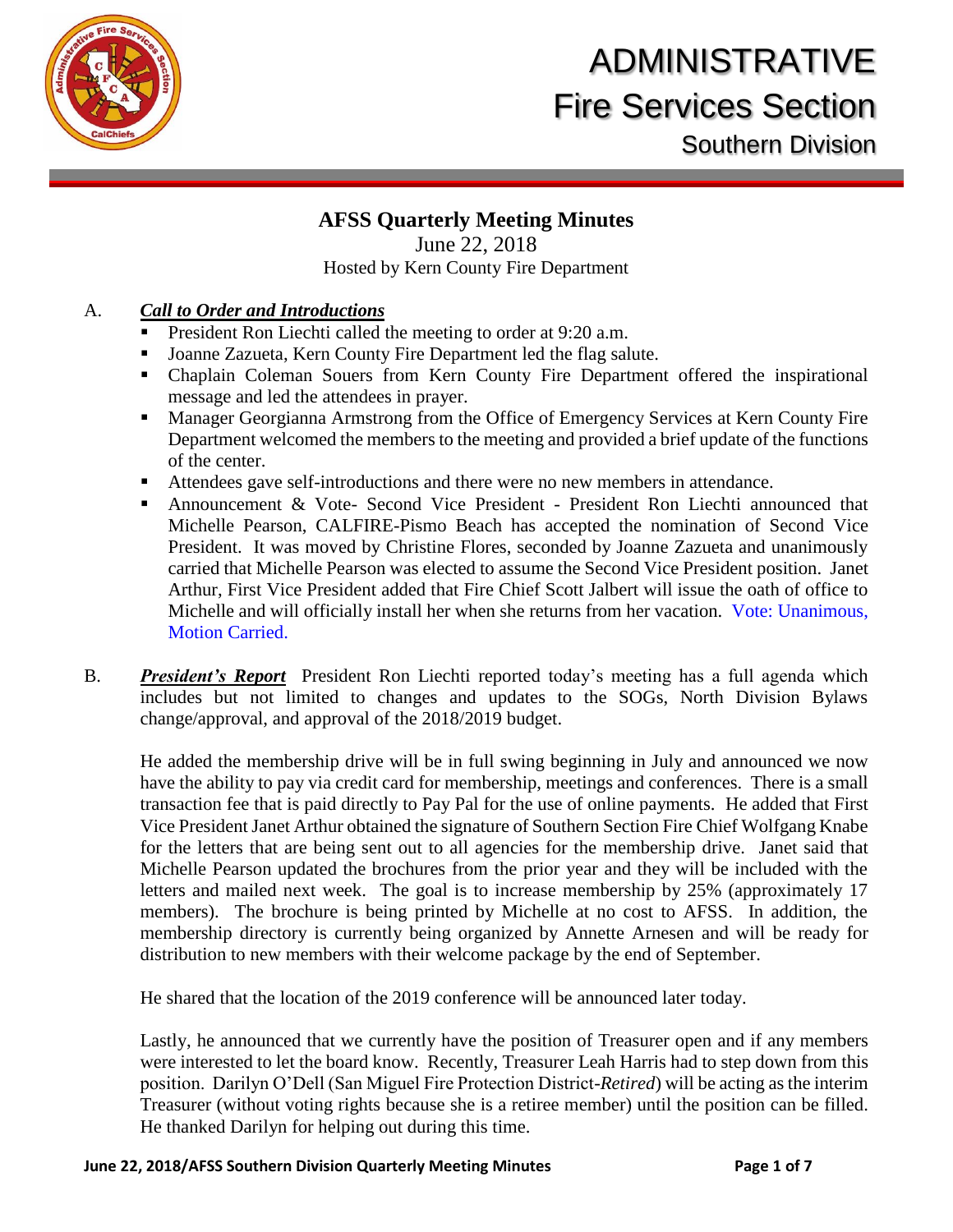

### C. *Consent Calendar*

After a brief review, it was moved by Gemma Pagala, seconded by Audra Tellez and unanimously carried to approve the minutes from the March 15, 2018 meeting and the Treasurer's report ending March 31, 2018. Vote: Unanimous, Motion Carried.

#### D. *Reports*

- **Section Chief's Report:** Fire Chief Wolfgang Knabe reported the following to the members at the meeting. He reiterated to everyone in attendance how much he supports and appreciates what AFSS means to the fire service. He added the 2018 CalChiefs Annual Conference is slated for September 26-28 in Sacramento, CA. He announced the current CalChiefs President Fire Chief Mark Hartwig (San Bernardino County Fire Department) will end his position later this year and the current President Elect Fire Chief Jeff Meston (South Lake Tahoe Fire Department) will assume the position of President at that time. He shared his passion for the Army program Soldiers for Life which provides training and reintegration into the workforce once they separate from service.
- **Correspondence Report:** Corresponding Secretary Audra Tellez said Maria Cabral will begin her position as Corresponding Secretary in July and said they have been cross training with each other for a smooth transition. She has enjoyed her two years serving on the board and will miss being a board member.
- **Committee Report:** First Vice President Janet Arthur relayed a message from Valerie Nellis (Bylaws) and that she apologizes for not being in attendance and had no report. Janet announced the 2019 conference will be held at the Paso Robles Inn the week of April 29, 2019. The conference committee consists of Janet Arthur, Audra Tellez, Gemma Pagala, Michelle Pearson, Harmony Brown, Staci Kolbeck, Dawn McLean, and Patty Barragan. The topics at the conference will be fanned out early to all members. The  $30<sup>th</sup>$  anniversary theme will also be used at the conference.

Leah Harris (Historical) announced that the coordinator position is still open and needs filling if anyone is interested.

Janet provided an update on Michelle Pearson's behalf and said Michelle is looking at updated name badges that are similar to the ones the north division used which are smaller and use magnets to attach to your shirt. Janet will clarify the pricing for the badges and if the badges are for new members only or if existing members will have their badges changed out for the newer version. Interim Treasurer Darilyn O'Dell added the budget may need amending depending on if the badges will be issued to all members or just the new members.

Audra Tellez volunteered to step up as the Ways and Means Committee Coordinator.

We are still looking for someone to fill the Treasurer position on the board and also need Historical and Facebook coordinators.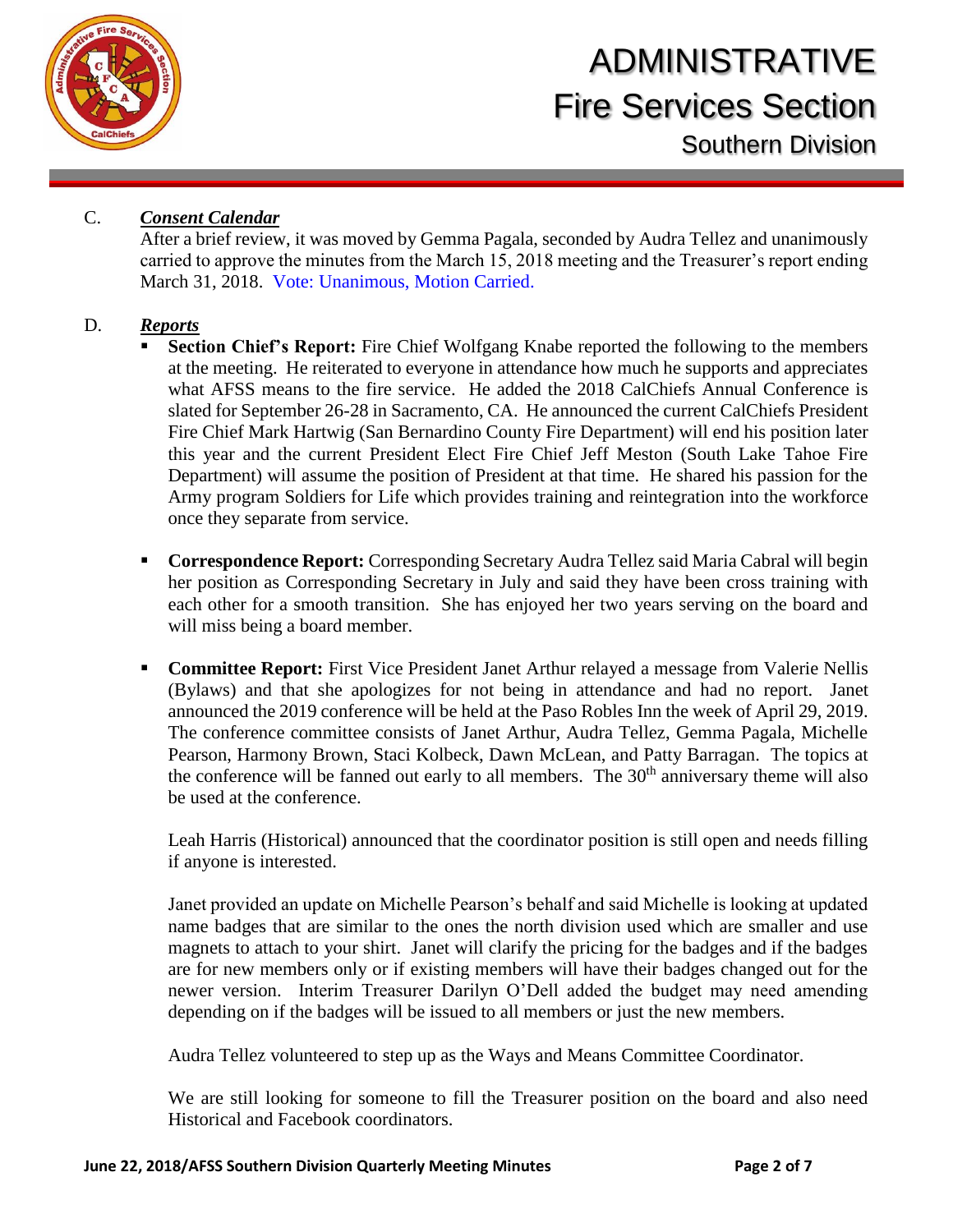

E. *Presentation/Educational Program:* Kern County Fire Department Fire Chief & Director of Emergency Services Brian S. Marshall provided an overview of their EOC and the 8000 square miles they encompass. He noted the 2 year anniversary of the Erskine Fire was approaching. A regional cache is being developed that will have water and MRE's available to his firefighters in the event they have another fire of this magnitude. He then spoke on the topic of "Be Your Own Hero" personal preparedness in the workplace and asked those in attendance to reach back and take a backpack off of their chairs. He provided the backpacks and the contents that were inside to everyone and asked that they keep these under their desks at work. A list of items that should be added and customized by each person was included. His challenge to everyone at the meeting is to begin this type of a program with their own staff in the workplace because he believes it is about taking care of your own people.

### F. *Business*

 Bylaws-General Membership vote on changes regarding Life Membership Article 2 Section 2.4

President Ron Liechti explained that the Northern Division has already approved the following language change and that the Southern Division needed to vote on the change.

1) Article 2 Section 2.4 Life Membership (Page 4). "*Should a Life member return to a position in the fire service, Life membership will be suspended and an Active membership will be required to participate in AFSS at Member rates."*

It was moved by Audra Tellez, seconded by Gemma Pagala and unanimously carried to approve the Life Membership change in language as noted above. Vote: Unanimous, Motion Carried.

### **SOG Revisions**

 **Changes with No Financial Impact (Approved by Executive Board at their May 4, 2018 Meeting).** Ron Liechti explained no vote was needed due to it was pagination updates and the new logo was replaced in the document which resulted in no financial impact.

#### **Changes with a Financial Impact (General Membership Vote Required)**

Ron Liechti reviewed the amendments to the SOGs that require a financial impact. They are as follows on page 21 of the SOGs. Funding for Life Member Legacy Scholarship Recipients - *"The Board shall incorporate into its annual budget funding for two (2) conference registration fees."* Qualifications to Receive the Life Member Legacy Scholarship – *"You are a Life Member of AFSS and No letter of intent is required."* Selection Process for Life Member Legacy Scholarship – "*Life Members will submit their name to the Sound Vice President prior to the second Friday in October of each year for consideration. The Second Vice President will send a fan-out to remind Life Members to submit their name.*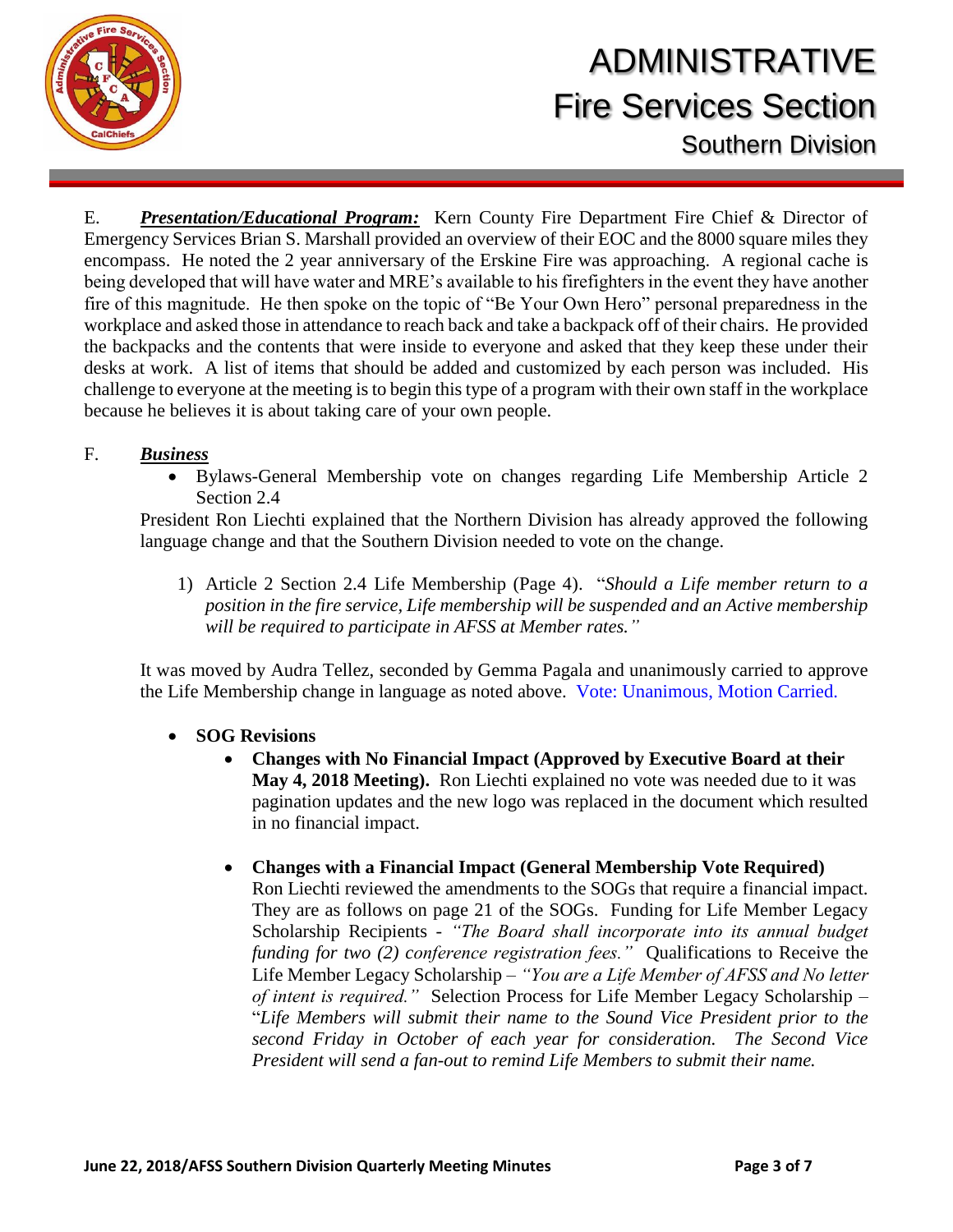

 **Changes with a Financial Impact (General Membership Vote Required)**  *Continued*

*Names of those who've submitted their request will be put into a "drawing" at the November Executive Board Meeting. Two names will be drawn. Recipient(s) will be notified in December at the General Membership meeting."* It was moved by Janet Arthur, seconded by Christine Flores and unanimously carried to approve the revisions to the SOGs on page 21 with a financial impact as stated above. Vote: Unanimous, Motion Carried.

After the vote a discussion occurred and Darilyn O'Dell requested to add back in to the SOGs the AFSS Scholarship Financial Hardship from 2009. She will send the language to Janet Arthur and this item will be discussed at the August 17, 2018 EBoard meeting then voted on at the September 18<sup>th</sup> General Membership Meeting.

- **Charitable Contributions:** Second Vice President Maria Koolhoven reported at the May 4, 2018, Southern EBoard Meeting, the members received (2) Request for Charitable Donation submittals. After discussion, it was voted unanimously to award Kyle Ornelas the \$200.00 donation. Kyle was diagnosed with Duchenne Muscular Dystrophy when he was five years old. He plans on donating the raised funds for research to save lives and give boys and young men a more independent lifestyle. His fundraiser is through the website You Caring.
- **Change to AFSS Southern Division Fees: (General Membership discussion)** Ron Liechti said recently the hosts of our quarterly meetings has requested an increase in fees in order to accommodate offsite spaces/lunch. After discussion, it was moved by Christine Flores, seconded by Audra Tellez and unanimously carried to approve the changes to the dues and fees in the SOGs on page 4. See the matrix below for the increases listed under Approved/Changed Amount. The SOGs will need to be updated to reflect the changes approved at the meeting today. Vote: Unanimous, Motion Carried.

| Dues for membership      | Current Approved/Changed Amount |             |
|--------------------------|---------------------------------|-------------|
| <b>Active Member</b>     | \$50/year                       | \$60/year   |
| <b>Associate Member</b>  | \$30/year                       | \$35/year   |
| <b>Sustaining Member</b> | \$75/year                       | \$80/year   |
| Life Member              | $$5$ /year                      | $$10$ /year |
| Honorary Member          | No charge                       | No charge   |

 **2018/2019 Budget:** After discussion, it was moved by Gemma Pagala, seconded by Janet Arthur and unanimously carried to approve the 2018/2019 Budget with the following modifications made to the budget: Add \$200 to the Ways and Means amount, add \$500 for annual payment for Constant Contact renewal fees, and add \$300 to Membership. The following changes will be updated in the 2018/2019 Budget and made by Interim Treasurer Darilyn O'Dell.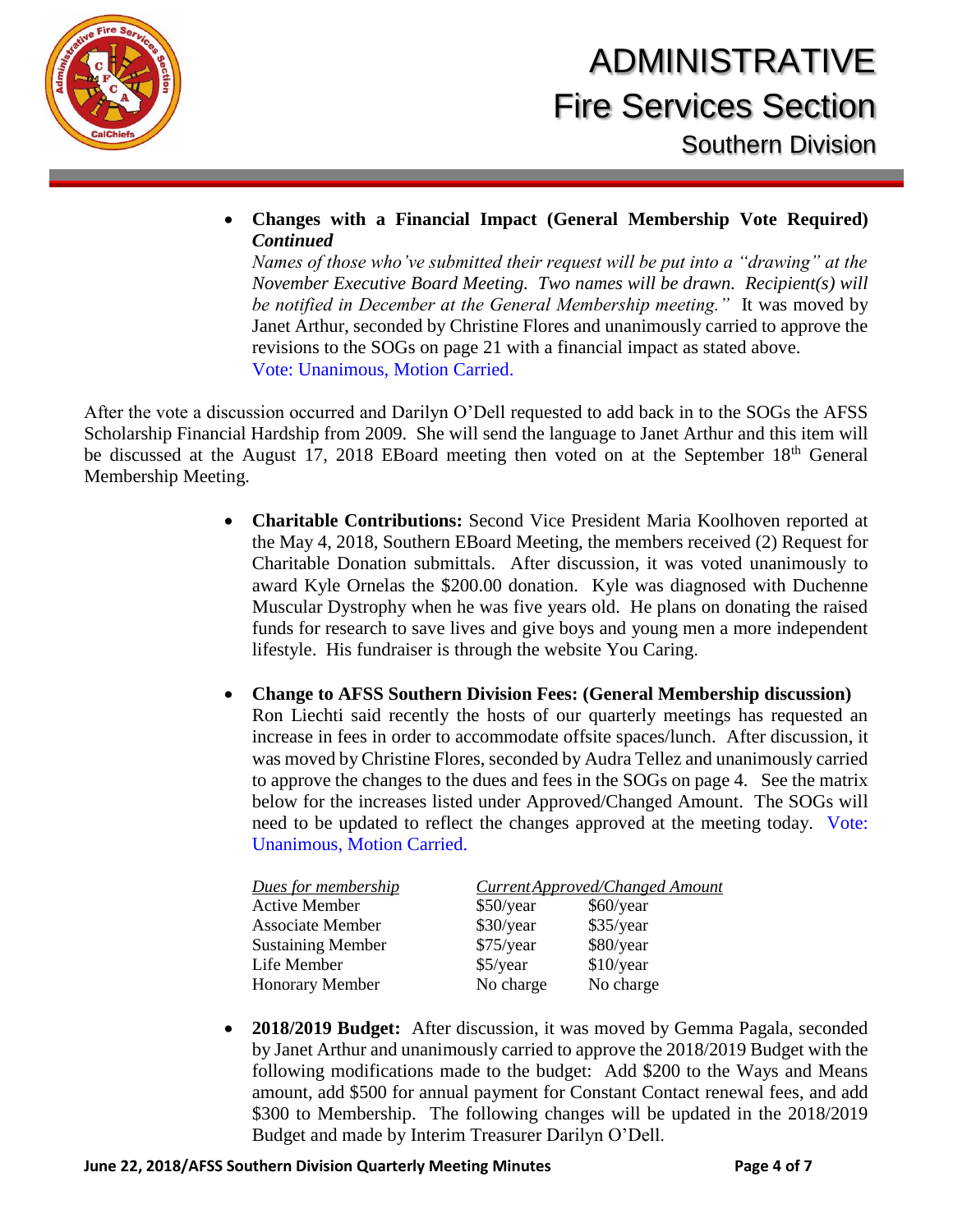

**Presentations:** The following presentations were being acknowledged. President Ron Liechti presented outgoing Corresponding Secretary Audra Tellez a plaque that read "*In grateful appreciation for your outstanding dedication and leadership" for her term as Corresponding Secretary from May 2016 to June 2018."*

First Vice President Janet Arthur presented outgoing President Ron Liechti a plaque that read *"In grateful appreciation for your outstanding dedication and leadership" for his three different positions held on the board. They were Second Vice President May 2015-June 2016, First Vice President May 2016-June 2017 and President May 2017-June 2018."*

Ron Liechti presented Joanne Zazueta, Kern County Fire Department with a certificate.

#### G. *Good of the Order*

Leah Harris requested for future consideration that Lifetime members have the ability to vote. Ron said this would be on the agenda for discussion at the EBoard meeting in August and then at the next general membership meeting in September.

#### H. *Adjournment*

With no additional business to discuss, meeting adjourned at 1:14 p.m.

*Teri Chamness AFSS Southern Division Recording Secretary*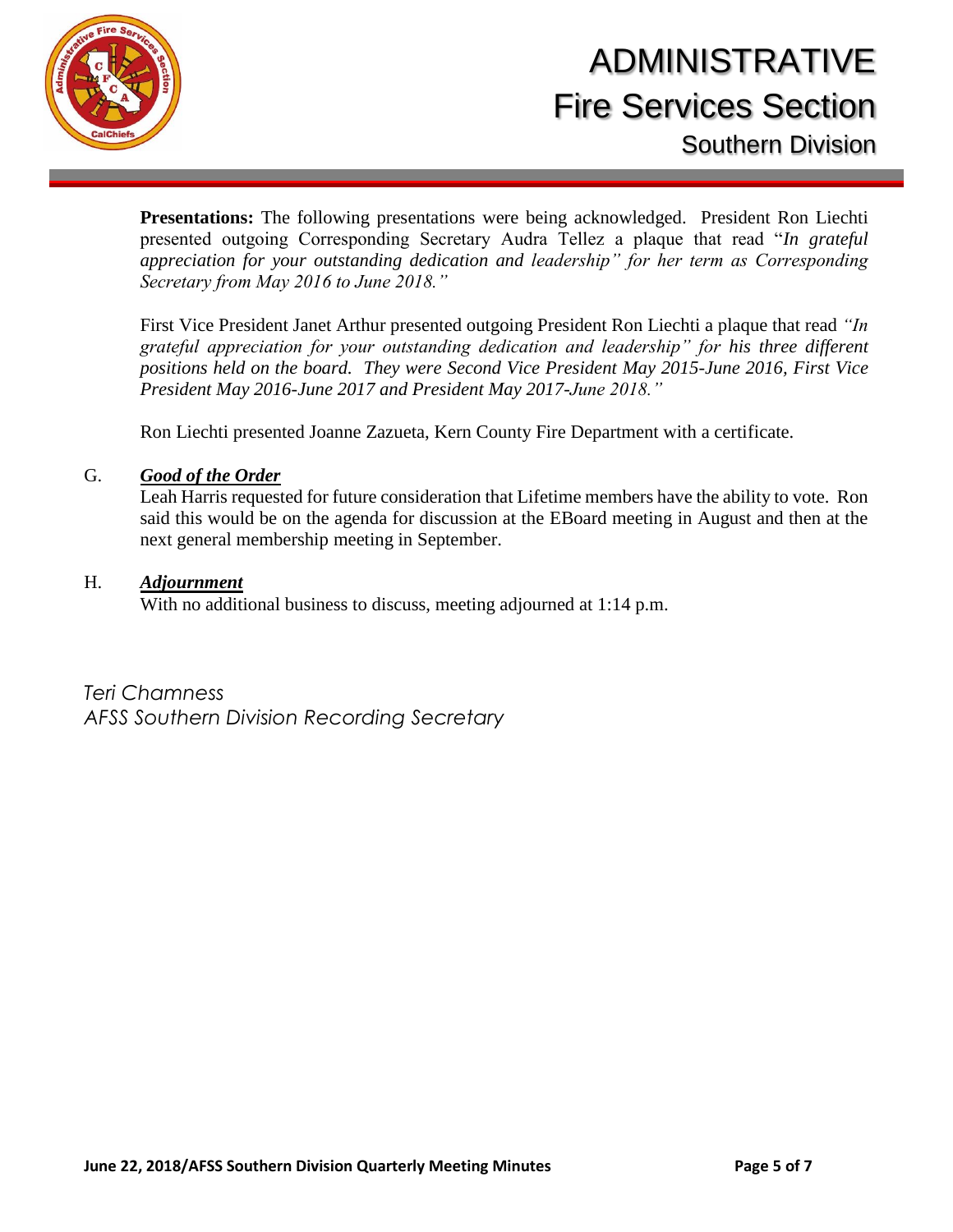

### **Future Meetings**

**Southern Division E-Board** Starting at 10:00 a.m. August 17, 2018 – City of Santa Barbara Fire Department HQ

### **Joint E-Board Northern and Southern Conference Call** Starting at 9:00 a.m.

August 9, 2018

### **Quarterly General Membership** Starting 9:00 a.m.

September 18, 2018 Chino Valley Fire District December 7, 2018 Heartland Fire Communications (Coronado)

#### **Conferences**

AFSS Educational Forum April 30-May 3, 2019 Paso Robles Inn (South Hosting)

| July 1, 2017 to<br>June 30, 2018 |                        | <b>Comments</b>                                                                  |
|----------------------------------|------------------------|----------------------------------------------------------------------------------|
| <b>Executive Board</b>           |                        |                                                                                  |
| <b>Position</b>                  | <b>Name</b>            |                                                                                  |
|                                  |                        |                                                                                  |
| President                        | Ron Liechti            |                                                                                  |
| <b>First Vice</b><br>President   | Janet Arthur           |                                                                                  |
| Second Vice                      |                        |                                                                                  |
| President                        | Maria Koolhoven        |                                                                                  |
| Recording                        |                        |                                                                                  |
| Secretary                        | <b>Teri Chamness</b>   |                                                                                  |
| Corresponding                    |                        |                                                                                  |
| Secretary                        | Audra Tellez           |                                                                                  |
| Treasurer                        | <b>Open Position</b>   | Darilyn O'Dell Interim Treasurer Need someone to be the Treasurer.               |
| <b>Executive Liaison</b>         | <b>Wolf Knabe</b>      |                                                                                  |
| Member at Large                  | N/A North Only         |                                                                                  |
| <b>Committee</b>                 | Coordinator            | <b>Executive Board Liaison</b>                                                   |
| By-                              | Valerie Nellis/        |                                                                                  |
| Laws/Guidelines                  | <b>Barbara Altizer</b> | <b>Teri Chamness</b>                                                             |
| Communications/                  | Vicki Varnes*/         | Audra Tellez Vicky Varnes-Website Updates/Leah Harris -Facebook Updates          |
| Website                          | Leah Harris**          | <b>Need someone to take over Facebook.</b>                                       |
| 2018 Conference                  | <b>Wendy Nesby</b>     | Ron Liechti                                                                      |
|                                  |                        | Janet Arthur, Audra Tellez, Gemma Pagala, Michelle Pearson, Harmony Brown, Staci |
| 2019 Conference                  | Michelle Pearson       | Kolbeck, Dawn McLean, Patty Barragan                                             |
|                                  | Valerie Nellis/Pat     |                                                                                  |
| Education                        | Alvarez                | Janet Arthur                                                                     |
| Historical                       | <b>Open Position</b>   | Leah Harris Need someone to take over.                                           |
| Membership                       | Annette Arnesen        | Maria Koolhoven                                                                  |
| Ways & Means                     | Michelle Pearson       | Leah Harris, Audra Tellez                                                        |